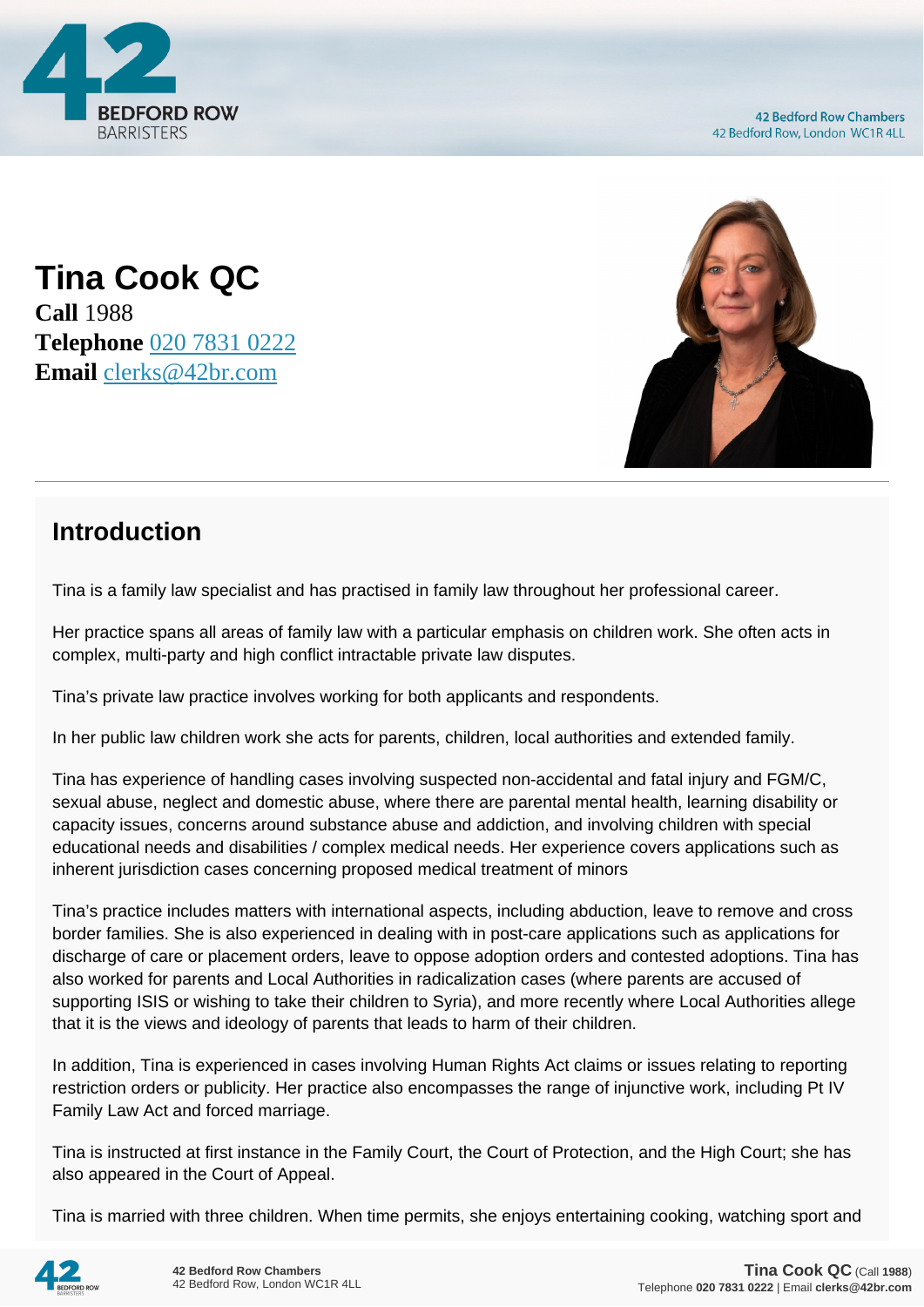

going to the cinema and theatre.

# **Recent and Current Cases**

Tina has recently been instructed in a number of cases involving the new Practice Direction 12J, private law domestic violence in private contact and Child Arrangement orders.

In addition, she has a large number of ongoing Ehlers-Danlos/genetic disorder and vitamin deficiency cases.

She also has current radicalisation cases for both parents, children and Local Authorities.

## **Career Reported and Major Cases**

[Lancashire County Council v TP & Ors \(Permission to Withdraw Care Proceedings\) \[2019\] EWFC 30 \(09](https://www.42br.com/latest-news/lancashire-county-council-v-tp-and-ors-permission-to-withdraw-care-proceedings-2019.htm) [May 2019\)](https://www.42br.com/latest-news/lancashire-county-council-v-tp-and-ors-permission-to-withdraw-care-proceedings-2019.htm)

The treatment of two transgender children had been one of the issues in the case. The decision sets out helpful guidance on leave to withdraw care proceedings and the difficulty and complexity of dealing with transgender children and the understanding of professionals of best practice in such cases.

• Re LG (Re-opening of Fact-finding), Re [2017] EWHC 2626 (Fam) (03 October 2017)

Appeal heard by Mr Justice Baker emphasizing the importance of the active application of Practice Direction 12J (Domestic Abuse in family proceedings) The court must, at all stages of the proceeding consider whether domestic violence is raised as an issue, either by the parties or by Cafcass and if so must: identify at the earliest opportunity the factual and welfare issues involved;consider the nature of any allegation, admission or evidence of domestic violence or abuse, and the extent to which it would be likely to be relevant in deciding whether to make a child arrangements order and, if so, in what terms;give directions to enable contested relevant factual and welfare issues to be tried as soon as possible and fairly;ensure that, where violence or abuse is admitted or proven, any child arrangements order in place protects the safety and well-being of the child and the parent with whom the child is living, and does not expose them to the risk of further harm. In particular, the court must be satisfied that any contact ordered with a parent who has perpetrated violence or abuse is safe and in the best interests of the child; and ensure that any interim child arrangements order (i.e. considered by the court before determination of the facts, and in the absence of admission) is only made having followed the guidance at paragraph 25 to 27 below.

• H (A Child : Hair Strand Testing) [2017] EWFC 64 (29 September 2017)

Mr Justice Peter Jackson (as he then was) giving definitive guidance on the need for caution in and the benefits of hair strand and other drugs testing.

- [East Sussex County Council v AG \(Finding of Fact\) \[2017\] EWHC 536 \(Fam\) \(06 March 2017\)](http://www.bailii.org/ew/cases/EWHC/Fam/2017/536.html) A case where the mother and father were found to have poisoned their 5 month old son, with life threatening amounts of alcohol and antihistamine.
- [AD & AM \(Fact-Finding: Re-Hearing\) \[2016\] EWHC 2912 \(Fam\) \(16 November 2016\)](http://www.bailii.org/cgi-bin/format.cgi?doc=/ew/cases/EWHC/Fam/2016/2912.html&query=(Tina)+AND+(Cook)+AND+(QC))

A complex case where a Mother, a medical professional, was found to have seriously injured her infant son, then applied 4 years later to re-open the finding of fact. The re-opening application was granted and the Mother called national and international expert evidence to support her assertion that the accident had